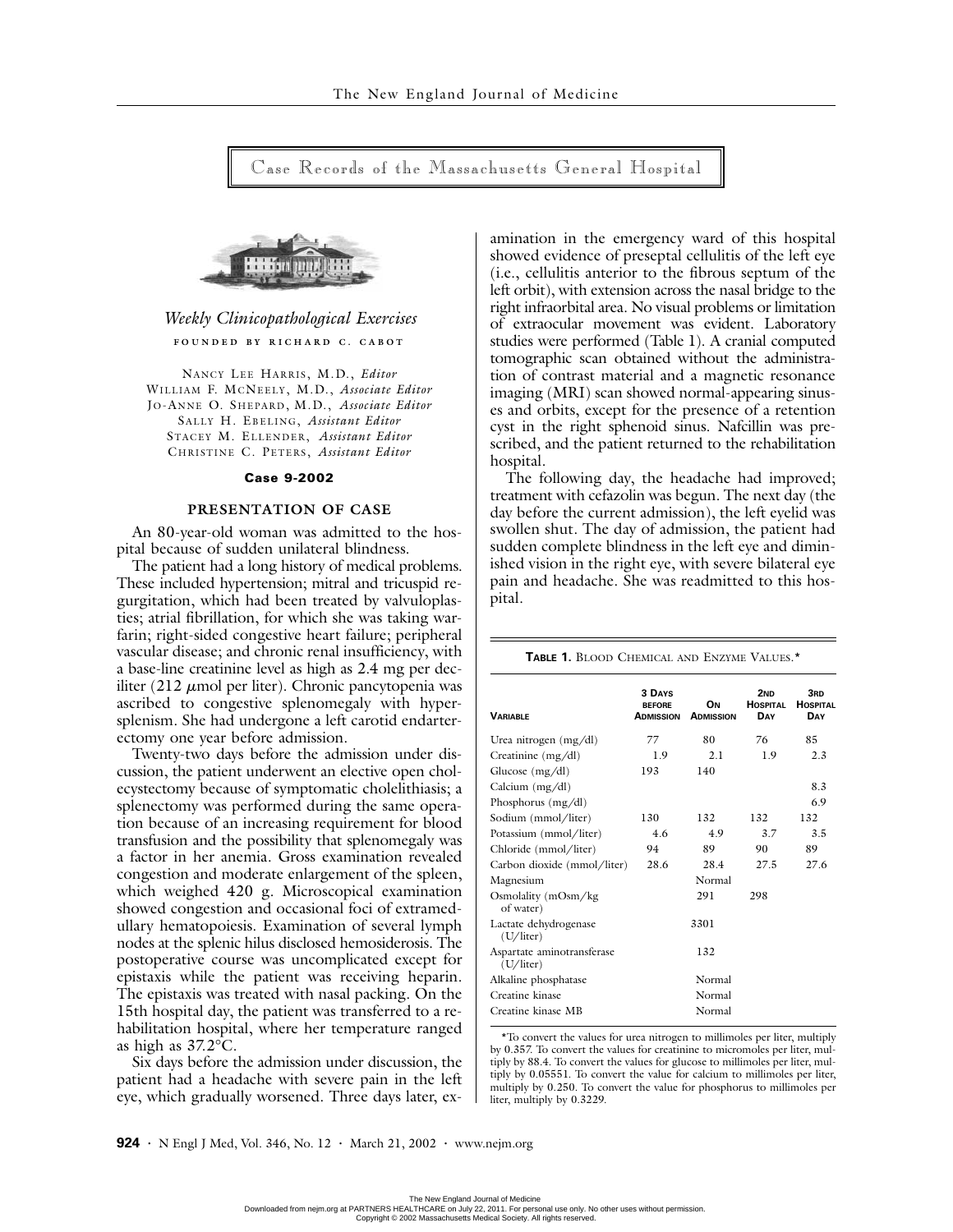The temperature was 37.2°C, the pulse was 90, and the respirations were 20. The blood pressure was 170/75 mm Hg.

The patient was cachectic. Examination revealed improvement in the preseptal cellulitis. There was complete loss of light perception in the left eye, with occlusion of the central retinal artery, and swelling of the optic disk suggesting ischemia of the opticnerve head. Motility was severely decreased in all directions, and there was complete ptosis. The visual acuity in the right eye was 20/400. Although there were crusts of old blood and nasal packs on the turbinate bones on both sides, the underlying mucosa appeared normal. The heart was enlarged; the rhythm was irregular, and there was a grade 2 holosystolic murmur. The lungs were clear.

Laboratory studies were performed (Tables 1 and 2). An electrocardiogram showed atrial fibrillation with a ventricular rate of 78 beats per minute, right bundle-branch block, and ectopic ventricular beats. A chest radiograph disclosed cardiomegaly and interstitial pulmonary edema. An MRI study of the brain, performed after the administration of gadolinium, showed thickening of the mucosa of the left maxillary, sphenoid, and ethmoid sinuses; a retention cyst in the right sphenoid sinus; and smooth, mild dural enhancement that was present bilaterally but more extensive on the left side. There was enhancement in-

| <b>TABLE 2. HEMATOLOGIC LABORATORY VALUES.*</b>                                  |                                 |         |                                  |  |
|----------------------------------------------------------------------------------|---------------------------------|---------|----------------------------------|--|
| <b><i>VARIABLE</i></b>                                                           | Ом<br><b>ADMISSION</b>          | DAY     | 2ND HOSPITAL 3RD HOSPITAL<br>DAY |  |
| Hematocrit (%)                                                                   | 27.1                            | 23.6    | 25.3                             |  |
| Mean corpuscular volume $(\mu m^3)$                                              | 92                              |         |                                  |  |
| Erythrocyte sedimentation rate<br>(mm/hr)                                        | 129                             |         |                                  |  |
| Reticulocyte count (%)                                                           | 5.1                             |         |                                  |  |
| White-cell count (per mm <sup>3</sup> )                                          | 20,400                          | 17,800  | 23,700                           |  |
| Differential count (%)<br>Neutrophils<br>Lymphocytes<br>Monocytes<br>Eosinophils | 86<br>$\mathfrak{D}$<br>11<br>ı | 86      |                                  |  |
| Platelet count (per mm <sup>3</sup> )                                            | 207,000                         | 235,000 | 280,000                          |  |
| Prothrombin time (sec)                                                           | 16.8†                           |         |                                  |  |
| Partial-thromboplastin time<br>(sec)                                             | Normal                          | 43.2    |                                  |  |
| Iron $(\mu g/dl)$                                                                |                                 | 64      | Normal                           |  |
| Iron-binding capacity $(\mu g/dl)$                                               |                                 | 172     |                                  |  |
| Ferritin (ng/ml)                                                                 |                                 | 2,911   |                                  |  |
| Folic acid                                                                       |                                 |         | Normal                           |  |

\*To convert the values for iron and iron-binding capacity to micromoles per liter, multiply by 0.1791.

†The control value was 12.4 seconds.

dicative of preseptal and nasal soft-tissue swelling on both sides. The superior ophthalmic veins appeared normal, and there was no evidence of cavernous sinus thrombosis.

Specimens of blood were drawn for culture. Treatment with nafcillin was continued, and ceftriaxone, metronidazole, furosemide, lisinopril, spironolactone, hydrochlorothiazide, ranitidine, digoxin, heparin, acetaminophen, and morphine were administered.

On the second hospital day, the temperature was 37.3°C. There was swelling of both optic nerves. A specimen of tissue overlying a turbinate bone and a specimen of the left temporal artery were obtained by biopsy. High-dose methylprednisolone was administered. Laboratory tests were performed (Tables 1 and 2). Tests for antinuclear antibodies and rheumatoid factor were negative. Microscopical examination of a wet preparation from a nasal swab was negative for fungi.

A cranial MRI scan (Fig. 1) showed abnormal enhancement of the orbital contents; the enhancement was greater on the left side than on the right. The swelling, edema, and enhancement of the preseptal soft tissue on the left side persisted. There was per-



Figure 1. Axial, Fat-Saturated, T<sub>1</sub>-Weighted MRI Scan of the Orbits, Obtained after the Intravenous Administration of Gadolinium, on the Second Hospital Day.

The preseptal and nasal subcutaneous soft tissues are thickened. The mucosa of the sphenoid and ethmoid sinuses is thickened and enhanced. The retro-orbital fat is extensively infiltrated, with abnormal enhancing tissue on both sides (arrows). The dura is also thickened and enhanced, especially on the left side of the head (arrowheads).

N Engl J Med, Vol. 346, No. 12 **·** March 21, 2002 **·** www.nejm.org **· 925**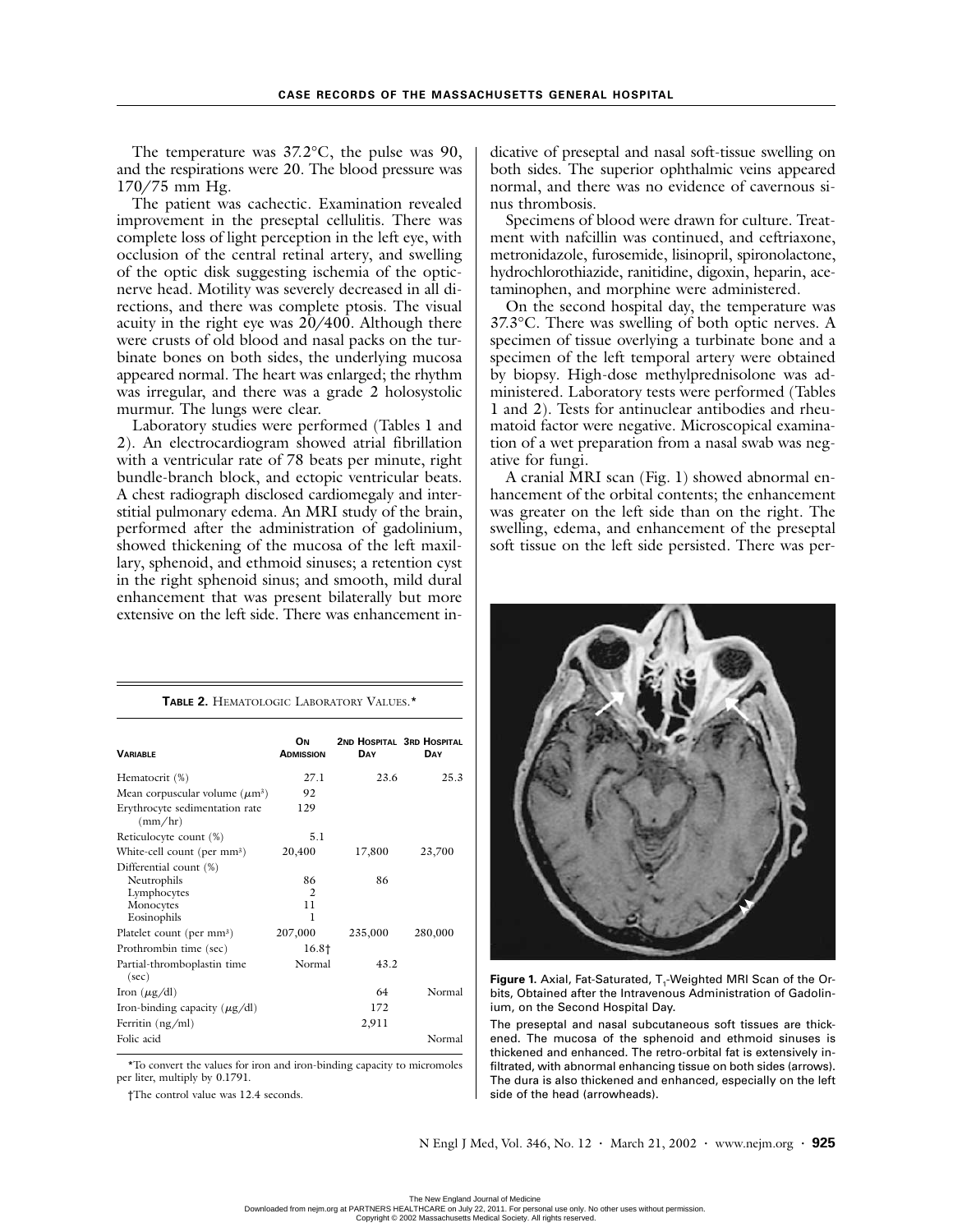| <b>TABLE 3. FINDINGS ON LUMBAR PUNCTURE</b> |  |
|---------------------------------------------|--|
| ON THE THIRD HOSPITAL DAY.                  |  |

| <b><i>VARIABLE</i></b>          | <b>FINDING</b>   |
|---------------------------------|------------------|
| Initial pressure (mm of water)  | 320              |
| Appearance of fluid             | Clear, colorless |
| Glucose $(mg/dl)$               | $104*$           |
| Protein $(mg/dl)$               | 24               |
| Lactate dehydrogenase (U/liter) | 33               |
| Cells                           | Absent           |

\*The semiquantitative glucose level in a finger-stick specimen obtained at the same time was 235 mg per deciliter. To convert the values for glucose to millimoles per liter, multiply by 0.05551.

sistent opacification of the right sphenoid and thickening of the mucosa of the sphenoid, ethmoid, and frontal sinuses bilaterally and of the left maxillary sinus, with enhancement on high-signal  $T_1$ -weighted and  $T<sub>2</sub>$ -weighted images. There was bilateral enhancement of the dura, most prominently in the left frontal area. The major vascular flow voids were patent.

On the third hospital day, the temperature was 36.7°C. The patient had increased pain around the right eye and pain on the right side of the forehead. Ocular examination revealed occlusion of both central retinal arteries and bilateral optic-nerve swelling, as well as a venous occlusion in the left eye. The motility of the right eye was unchanged except for a new, partial third-nerve palsy. Laboratory tests were performed (Tables 1 and 2). Three blood-culture specimens were sterile. A lumbar puncture was performed (Table 3).

A diagnostic procedure was performed.

## **DIFFERENTIAL DIAGNOSIS**

DR. DON C. BIENFANG<sup>\*</sup>: May we review the pertinent radiographic images?

DR. BRADLEY R. BUCHBINDER: An axial, contrast-enhanced, fat-saturated,  $T_1$ -weighted MRI study of the brain and orbits, performed on the second hospital day (Fig. 1), shows thickening of the preseptal and nasal subcutaneous soft tissues. There is mucoperiosteal enhancement of the sphenoid and ethmoid sinuses; extensive, abnormal enhancement within the orbits, which is greater on the left side than on the right; and dural enhancement, which is more prominent on the left side.

DR. BIENFANG: This elderly woman, who had multiple medical problems, was admitted to the hospital because of sudden, unilateral loss of vision after a six-day illness that began with cellulitis involving the left eye. The process spread rapidly to the paranasal sinuses and both eyes, with involvement of the extraocular muscles. A prominent feature of the disease process was evidence of occlusion of both central retinal arteries and at least one vein.

Diagnostic considerations in this case are listed in Table 4. When one encounters a patient with rapid development of ocular arterial disease, giant-cell arteritis (also called temporal arteritis) immediately enters the differential diagnosis, as it did in this case. Highdose methylprednisolone was administered while the patient's physicians were awaiting the results of a temporal-artery biopsy. Despite this appropriate treatment, the ocular disease progressed, and unlike giant-cell arteritis, it involved not only arteries but also a vein and the paranasal sinuses.

Could the orbits have become so packed with a space-occupying lesion that their vessels were severely compressed, resulting in ischemic changes? That sequence of events is possible, but the orbital vessels are very resistant to compression by surrounding abnormal tissue, making a malignant tumor or an orbital pseudotumor improbable. In addition, the very rapid progression of the disease is not characteristic of such lesions, and an orbital pseudotumor is typically unilateral.

In Wegener's granulomatosis, there may be mass lesions and involvement of the blood vessels, and this disease has been reported in the orbit. However, imaging of the sinuses typically shows more extensive disease than that seen in this case, and there is no other evidence of Wegener's granulomatosis.

#### **Infection**

Elimination of these categories of disease leaves infection as the probable cause of the patient's illness. Bacterial infection (bacterial orbital cellulitis) is possible but unlikely in view of the extensive vessel involvement. The leading diagnostic consideration is mucormycosis, which is commonly associated with marked vascular involvement and occlusion. Mucormycosis is typically seen in debilitated patients, patients with diabetic ketoacidosis, $<sup>1</sup>$  and patients who</sup> are severely immunosuppressed.2-4 Leukemia and dialysis have also been reported to predispose patients to this infection.5,6 Recently, cases of rhino-orbital mucormycosis have been described in patients with iron overload, which this woman had, as evidenced by her very high ferritin level. In the reported cases, however, the patients had received the iron-chelating agent deferoxamine.2,7-11 Did this patient receive that drug?

**926 ·** N Engl J Med, Vol. 346, No. 12 **·** March 21, 2002 **·** www.nejm.org

<sup>\*</sup>Chief, Neuro-Ophthalmology, Brigham and Women's Hospital; assistant professor of ophthalmology and neurology, Harvard Medical School — both in Boston.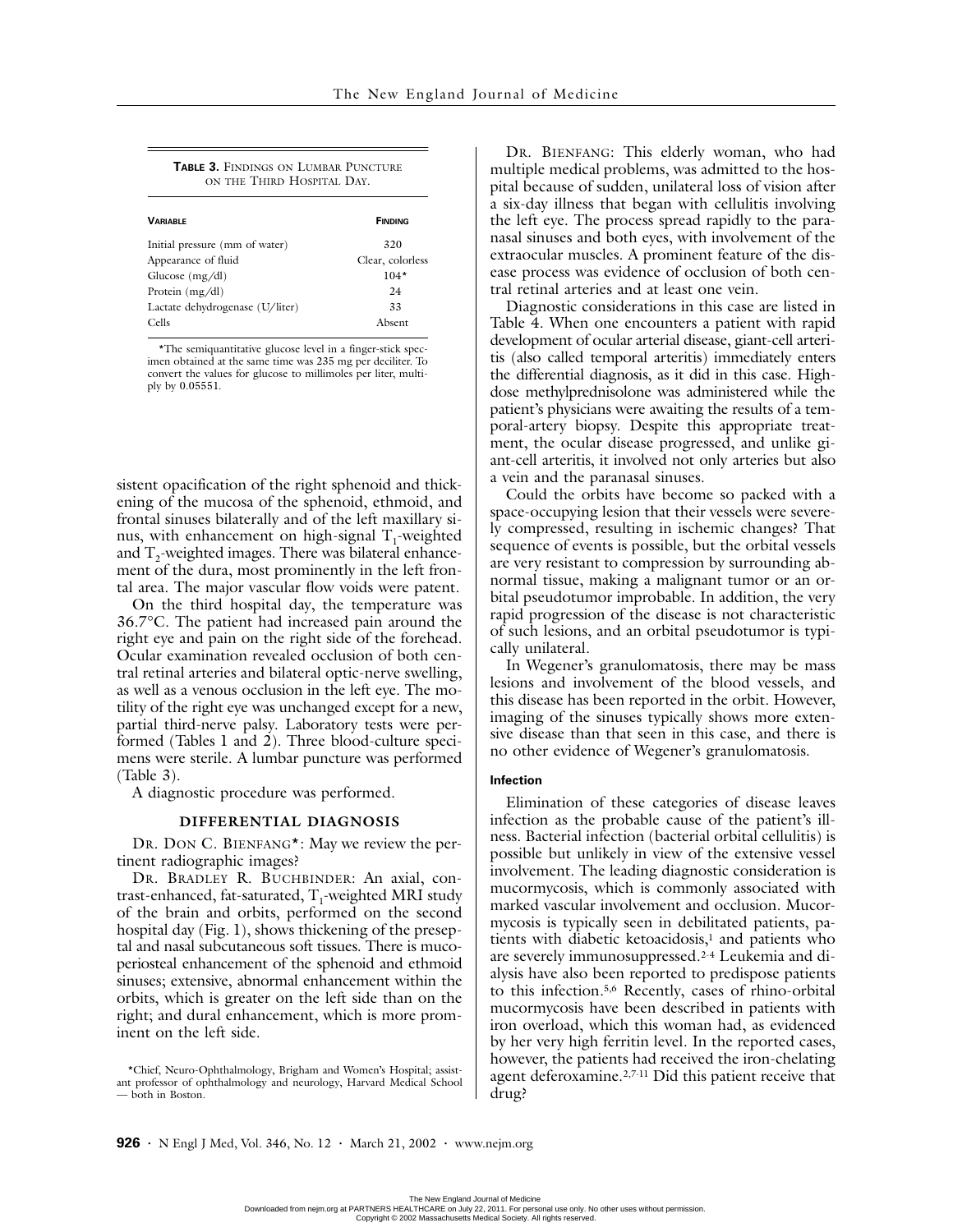**TABLE 4. DIAGNOSTIC CONSIDERATIONS** IN THE CURRENT CASE.

> Giant-cell arteritis (temporal arteritis) Malignant tumor Orbital pseudotumor Wegener's granulomatosis Bacterial orbital cellulitis Mucormycosis

DR. DIANE KARLUK (Neuropathology): No, she did not.

DR. BIENFANG: It is still uncertain whether untreated iron overload can predispose a person to mucormycosis. In one reported case,<sup>2</sup> a patient with hemochromatosis had rhinocerebral mucormycosis due to infection with organisms of the genus cunninghamella rather than of the more commonly involved genus, mucor.

## **Other Aspects of the Case**

Since the diagnostic focus in this case is on the patient's orbital disease, scanty information about her other illnesses is given in the case record. Although she is described as having had pancytopenia, the cytopenia during her present illness was largely confined to her red cells. In the absence of evidence of blood loss, I assume that the anemia was hemolytic. It was ascribed to hypersplenism, but it persisted despite splenectomy and transfusions. Her splenic congestion may have been due to portal hypertension, but we are not told of any other manifestations of that disorder.

## **Diagnostic Procedure**

The diagnostic procedure was apparently not the temporal-artery biopsy or the biopsy of tissue overlying a turbinate bone. I assume that the former was negative for giant-cell arteritis and that the results of the latter were insufficient to establish a diagnosis. It is likely that more tissue was obtained from the nose, sinuses, or orbit and that examination revealed mucormycosis.

A PHYSICIAN: How do you interpret the thickening and enhancement of the dura?

DR. BIENFANG: Nodular thickening and enhancement are pathologic findings, but smooth, diffuse enhancement of the dura is nonspecific. However, it may be related to spread of the infection to the cerebral meninges.

DR. DAVID E. TOKER (Neurology): Because of the sudden unilateral loss of vision, which was accompanied by a high erythrocyte sedimentation rate and anemia, we initially considered the possibility of giant-cell arteritis, particularly after the biopsy specimen of tissue overlying the turbinate was reported to be negative for giant-cell arteritis. Corticosteroid therapy was administered for 24 hours, but the patient did not have the dramatic response that is typical of giant-cell arteritis, and her ocular disease was progressing. At that point, we ordered more biopsies and began the intravenous administration of highdose amphotericin B in anticipation of a diagnosis of mucormycosis.

## **CLINICAL DIAGNOSIS**

Invasive mucormycosis of the orbits and sinuses.

## **DR. DON C. BIENFANG'S DIAGNOSES**

Rhino-orbital mucormycosis, fulminant, probably due to the genus mucor, of the class Zygomycetes.

Tissue iron overload.

## **PATHOLOGICAL DISCUSSION**

DR. KARLUK: We obtained biopsy specimens from the sphenoid and ethmoid sinuses, as well as from the orbital foramen, the optic-nerve sheath, and the apical fat of the orbit. Examination of specimens of the mucosa of the left ethmoid sinus (Fig. 2, 3, and 4) and of a nasal turbinate showed many blood vessels filled with thrombi that contained broad, nonseptate hyphae with right-angle branches — characteristics of fungi of the order Mucorales. Silver staining showed fungal hyphae invading the vessel walls (Fig. 5). The diagnosis was angioinvasive mucormycosis.

DR. TOKER: For the next two days, the disease seemed to stop progressing, but then it worsened. We instituted hyperbaric-oxygen treatment, which initially appeared to be beneficial, but the patient could not tolerate it because of claustrophobia. The addition of fluconazole and rifampin to the antibiotic regimen was followed by partial clinical resolution of the orbital disease. At that point, intercurrent renal failure, presumably associated with the use of amphotericin B, led to deterioration of her condition, and further treatment was limited to comfort measures.

DR. KARLUK: The patient died five weeks after admission. The autopsy was limited to the brain. Microscopical examination of the cavernous sinuses revealed invasion of the internal carotid arteries by fungal hyphae morphologically identical to those seen in the biopsy specimens obtained before the patient died. Both arteries had irregular walls that were thickened by inflammatory-cell infiltration and fibrosis. Cranial-nerve fibers coursing through the cavernous sinuses and the base of the skull showed patchy inflammation and degeneration consistent with ischemic injury. Fungal hyphae were present in the dura at the base of the skull and in the mucosa of the left ethmoid sinus.

N Engl J Med, Vol. 346, No. 12 **·** March 21, 2002 **·** www.nejm.org **· 927**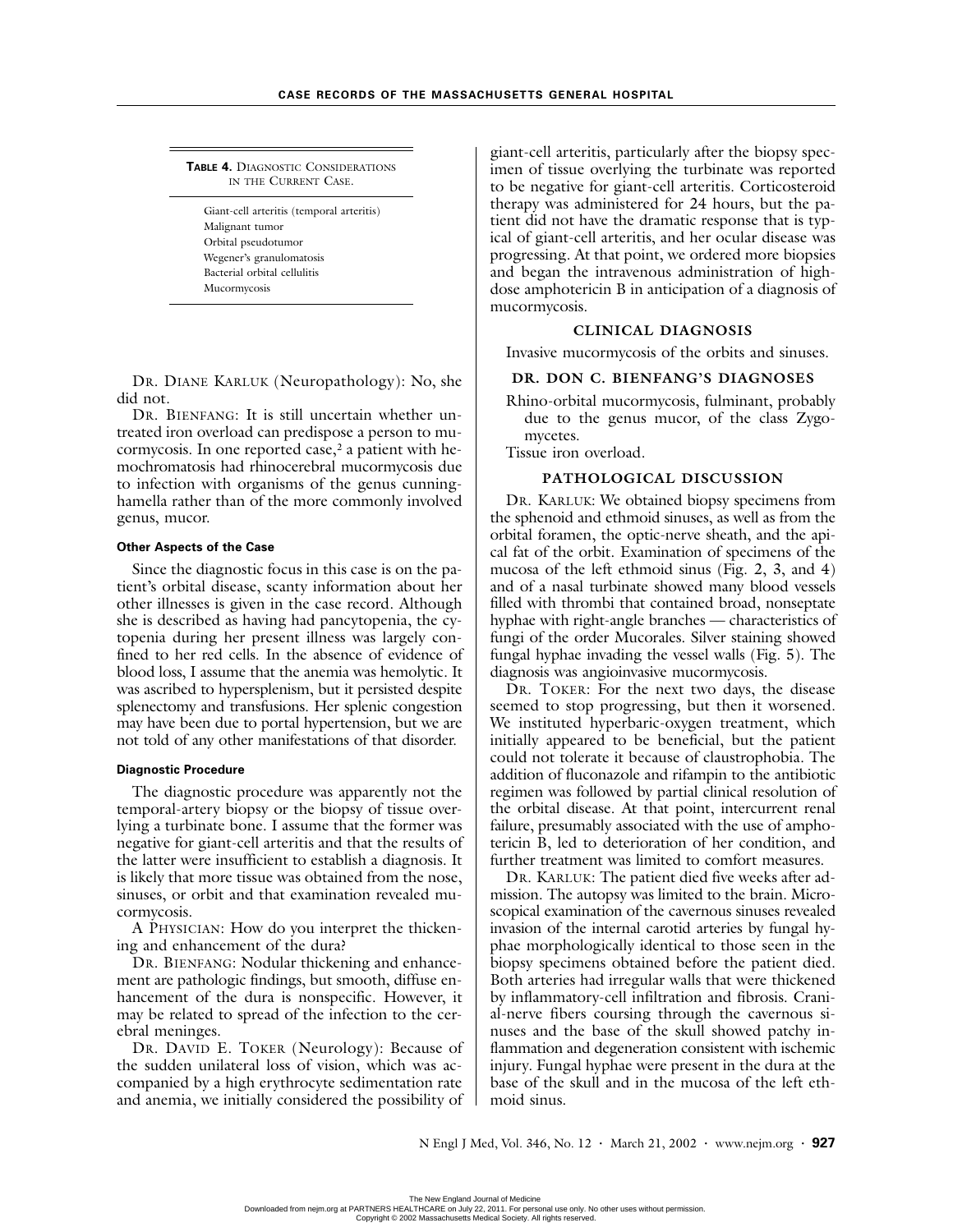

**Figure 2.** Thrombosed Vessel from the Mucosa of the Ethmoid Sinus (Hematoxylin and Eosin,  $\times$ 130).



**Figure 3.** Fungal Hyphae within the Wall of the Vessel Shown in Figure 2 (Silver Stain,  $\times$ 130).



**Figure 4.** Fungal Hyphae with Right-Angle Branching (Hematoxylin and Eosin,  $\times$  600).

Sectioning of the cerebral hemispheres revealed small foci of brown discoloration and tissue loss in the subcortical white matter of the left fronto-orbital gyri and in the right and left centra semiovale. Microscopical examination revealed areas filled with macrophages, a finding consistent with recent infarcts. Since fungi were not identified within adjacent meningeal or penetrating cortical vessels, the infarcts may have been due to unidentified thromboembolism of inflammatory tissue originating in the internal carotid arteries.

Clinical subtypes of mucormycosis include rhinoorbito-cerebral, pulmonary, gastrointestinal, disseminated, and cutaneous forms.12 The rhino-orbitocerebral form is the most common subtype and is associated with the highest mortality rate.13,14 In the current case, the morphologic features of the organism are consistent with organisms of the order Mucorales, but cultures for such organisms were negative.

Mucorales fungi are found in the air, in bread and fruit molds, in soil, and in decaying plant and animal matter.12 Their rapid growth and prolific sporeforming capability lead to their ubiquitous dissemination in the environment. Rhino-orbito-cerebral infection begins when spores are inhaled and alight on the turbinate bones. Infection proceeds by direct extension or hematogenous spread to the sinuses and orbits.

A PHYSICIAN: Was surgical treatment considered in this case?

DR. MARLENE L. DURAND (Infectious Diseases): Débridement is an essential part of therapy for mucormycosis in nearly all cases but was not indicated in this elderly, debilitated patient who had clinical evidence of cavernous-sinus involvement very early